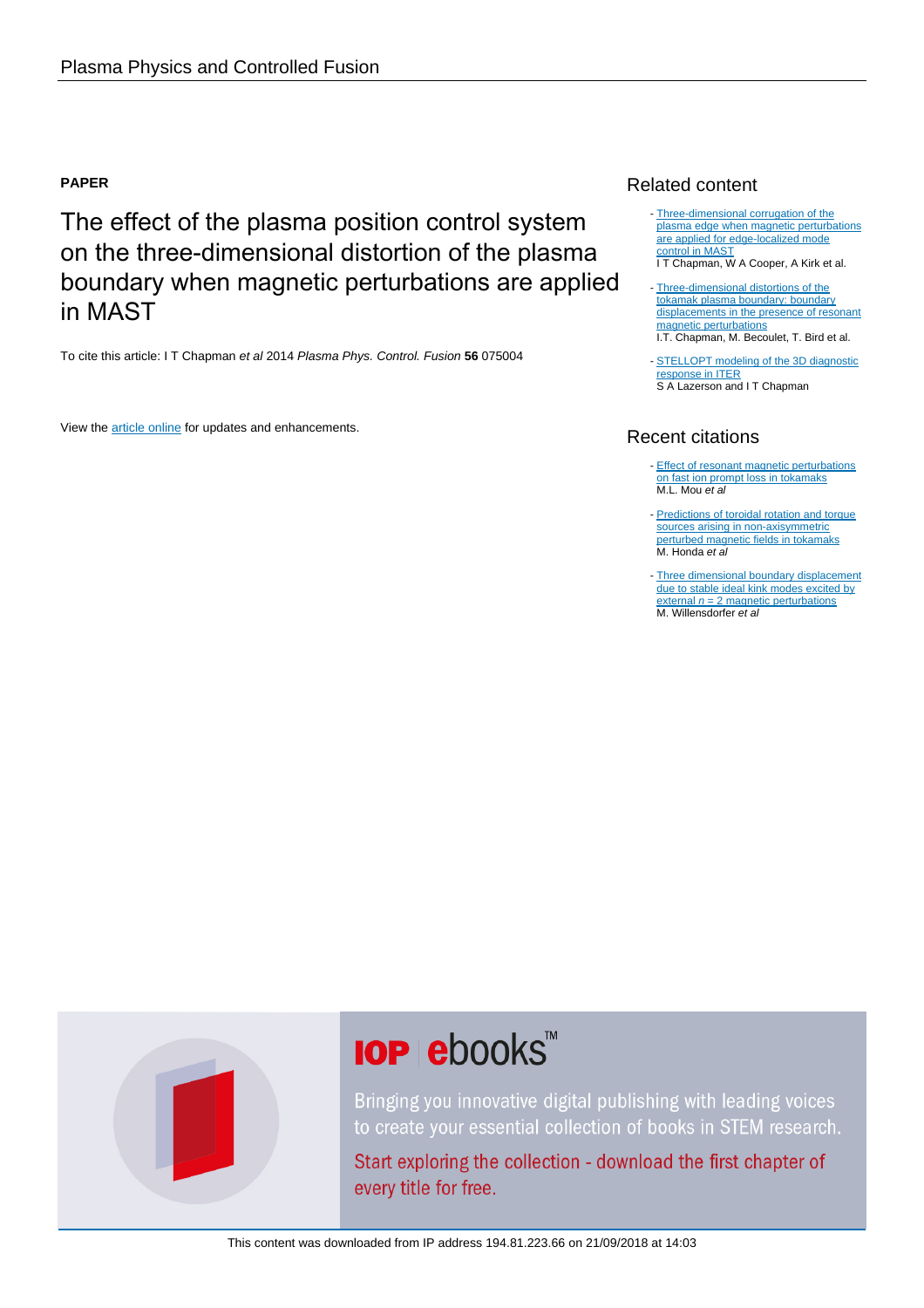Plasma Phys. Control. Fusion 56 (2014) 075004 (5pp) [doi:10.1088/0741-3335/56/7/075004](http://dx.doi.org/10.1088/0741-3335/56/7/075004)

# **The effect of the plasma position control system on the three-dimensional distortion of the plasma boundary when magnetic perturbations are applied in MAST**

**I T Chapman**1**, J T Holgate**1*,*2**, N Ben Ayed**1**, G Cunningham**1**, C J Ham**1**, J R Harrison**1**, A Kirk**1**, G McArdle**1**, A Patel**1**, R Scannell**<sup>1</sup> **and The MAST Team**

<sup>1</sup> EURATOM/CCFE Fusion Association, Culham Science Centre, Abingdon, Oxon, OX14 3DB, UK <sup>2</sup> University of Cambridge, Department of Physics, Cavendish Laboratory, JJ Thomson Avenue, Cambridge, CB3 0HE, UK

E-mail: [ian.chapman@ccfe.ac.uk](mailto: ian.chapman@ccfe.ac.uk)

Received 20 December 2013, revised 18 March 2014 Accepted for publication 31 March 2014 Published 8 May 2014

### **Abstract**

When resonant magnetic perturbations are applied in MAST, the plasma edge boundary experiences a three-dimensional (3D) distortion, which can be a few percent of the minor radius in amplitude, in good agreement with ideal 3D equilibrium modelling. This displacement occurs in plasmas both with radial position feedback control applied, and without feedback. When position feedback control is employed, an applied non-axisymmetric field can lead to an exacerbated edge displacement due to an ancillary axisymmetric position correction, with the direction of the correction dependent upon the phase of the applied field with respect to the toroidal position of the sensors used in the controller. This suggests that future machines reliant upon resonant magnetic perturbations for controlling ELMs should consider using a plasma control system capable of applying a position correction which accounts for the non-axisymmetry of applied magnetic perturbations.

Keywords: RMPs, MAST, corrugation

(Some figures may appear in colour only in the online journal)

## **1. Introduction**

Non-axisymmetric fields are routinely applied in tokamak plasmas for various reasons: correction of intrinsic error fields [\[1\]](#page-4-0), enhancement of neoclassical viscous torques [\[2\]](#page-4-0), or perhaps most routinely, for control of edge localized modes (ELMs) [\[3\]](#page-5-0). Indeed, three-dimensional (3D) resonant magnetic perturbations (RMPs) have been used to completely suppress ELMs in DIII-D  $[4, 5]$  $[4, 5]$  $[4, 5]$  and KSTAR  $[6]$ , or to mitigate ELMs—that is to say increase their frequency and reduce their amplitude—in ASDEX Upgrade  $[7, 8]$  $[7, 8]$  $[7, 8]$ , MAST  $[9-11]$  and JET [\[12,](#page-5-0) [13\]](#page-5-0). Here, RMPs are defined as small perturbations

to the magnetic field such that the non-axisymmetric field has the same helicity as the equilibrium magnetic field at a rational flux surface near the edge. However, as well as affecting the behaviour of the ELMs, such non-axisymmetric fields have also been shown to lead to a significant distortion of the plasma boundary [\[14–21,](#page-5-0) [24\]](#page-5-0). This displacement has been shown to scale with the applied field strength  $[16, 21]$  $[16, 21]$  $[16, 21]$  and predicted to give rise to displacements of the order of 3 cm at the midplane in ITER [\[21\]](#page-5-0). Such toroidal corrugation of the plasma boundary affects many things, notably the coupling of ion cyclotron resonance heating (ICRH), the minimum values of wall gaps assumed for safe operation, the plasma position control, and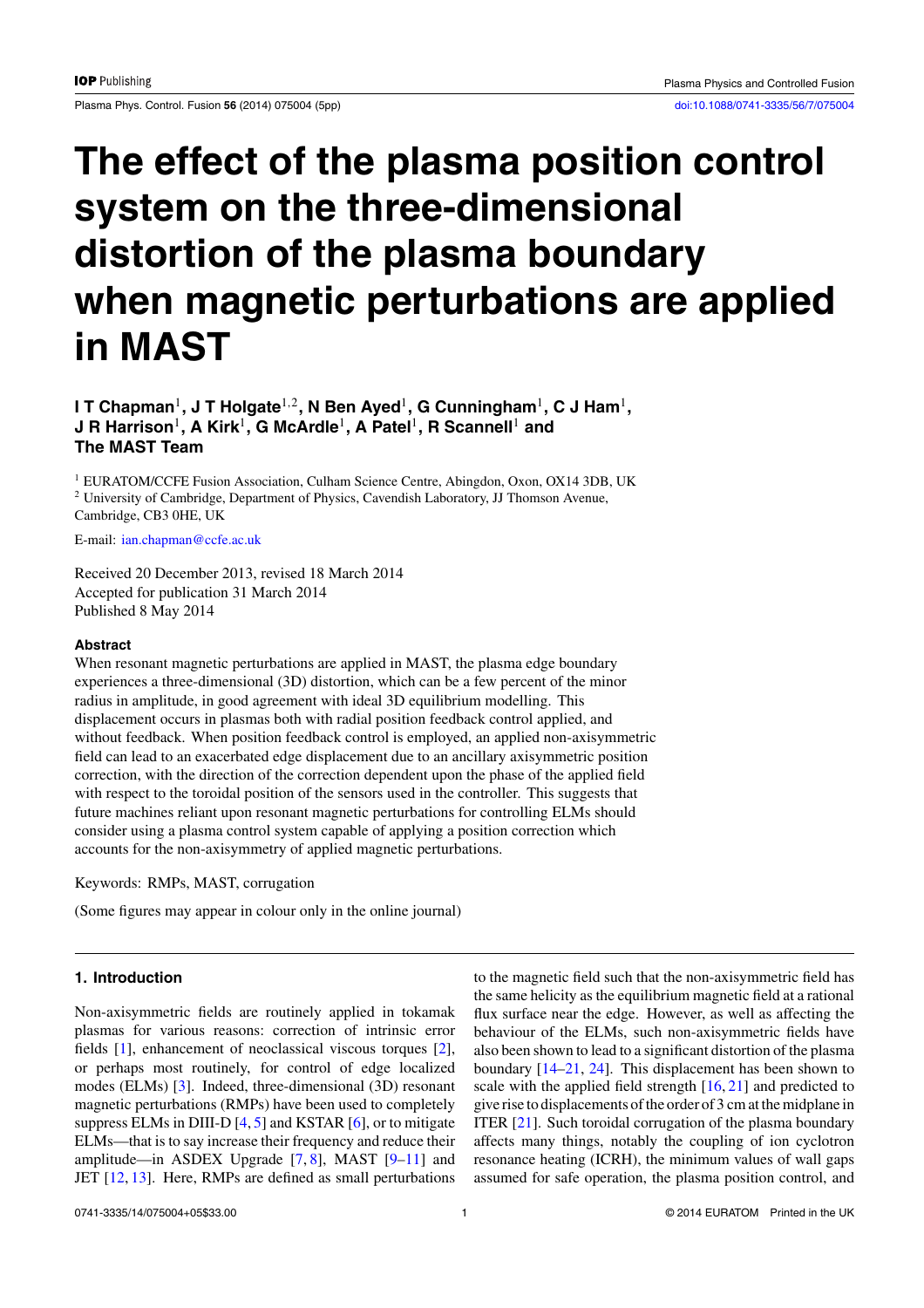(*de facto*) the control of ELMs. Whilst this scale of midplane perturbation is likely to be tolerable, the interaction with the plasma control system (PCS) may exacerbate the problem. As an example, it has been shown in JET that the plasma position and current controller (PPCC) can lead to a reversal of the direction of the boundary displacement depending upon which magnetic sensors are used for the radial position feedback [\[20\]](#page-5-0).

For any given RMP, there are toroidal positions where the plasma boundary is displaced inwards, and others where it is displaced outwards closer to the plasma facing components. Under the assumption of axisymmetry, if the phase of the RMP is such that the plasma boundary is displaced inwards in the toroidal position where the sensors used in the control system are located, the resultant  $n = 0$  correction will correct in such a way that other toroidal positions where the RMP has induced an outward-displacement will have an additional outward movement resultant from the PCS. This is particularly pertinent for the application of RMPs in ITER, where the non-axisymmetric fields will be rotated at *<*5 Hz to avoid hot-spots on the divertor plates [\[25,](#page-5-0) [26\]](#page-5-0). Here we present measurements of the 3D corrugation of the plasma boundary when an  $n = 3$  magnetic perturbation is applied in MAST in section 2, following the procedure used in [\[17\]](#page-5-0). We then compare this displacement with numerical modelling of an ideal 3D equilibrium using numerical tools developed for stellarator applications. Finally, measurements of the edge displacement in MAST are also made when the radial position is not in feedback control, and the difference between the cases with and without the influence of the radial position control within PCS are assessed in section [3,](#page-3-0) before the implications for future application of RMPs, notably in ITER, are discussed in section [4.](#page-4-0)

## **2. Measuring 3D displacements with RMPs**

MAST is equipped with 18 in-vessel coils, with six in an upper row and twelve in the lower row, meaning that RMPs with mode numbers  $n = 1-6$  can be applied [\[10,](#page-5-0) [27\]](#page-5-0). As well as meaning that  $n = 3$  fields with 30 $\degree$  phase differences can be applied, MAST also has a number of diagnostics with spatial resolution of sub-cm at the plasma boundary, meaning that it is possible to discern the corrugation of the plasma boundary when RMPs are employed. Previous experiments in MAST have demonstrated that sizeable displacements of the plasma boundary are measured when non-axisymmetric fields are applied [\[17\]](#page-5-0). Displacements of up to five percent of the minor radius can be observed when an  $n = 3$  RMP field is applied [\[21\]](#page-5-0). In order to explicate the role of the PCS in determining the distortion to the plasma boundary in the presence of RMPs, we firstly demonstrate a boundary corrugation when the plasma boundary is nominally kept in radial position feedback by the control system (which assumes axisymmetry in MAST), in the same way as done in [\[17\]](#page-5-0). The primary diagnostics used to measure the radial position of the edge of the plasma are the linear  $D_{\alpha}$  camera which sees the edge of the plasma, the phantom colour camera, the charge exchange recombination spectroscopy diagnostic, the RGB camera, a charge-coupled device (CCD) camera viewing both



**Figure 1.** Plasma edge profiles of shot 29566, produced by calculating the position of the brightest pixels from the right-hand-side black-and-white CCD camera. The 220 ms trace (black) is found using the filtered image. Even after image processing, approximately  $\pm 0.5$  cm of noise remains in the plasma edge position.

sides of the plasma, and the Thomson scattering diagnostic, all of which measure the boundary position in different toroidal locations. An example of the plasma boundary displacement observed when the RMP field is applied is given in figure 1, which shows the plasma boundary as determined by a linear CCD camera at two times, just before the non-axisymmetric field is applied, and just as the current in the in-vessel coils reaches flat-top. Linear CCD cameras measure  $D_{\alpha}$  light from the plasma boundary [\[22\]](#page-5-0), generated by plasma electron impact excitation of the neutral deuterium gas in the vessel. A singular value decomposition algorithm is applied to the camera data and the geometry matrix in order to calculate the plasma  $D_{\alpha}$ emissivity as a function of major radius  $[23]$ . The camera location and field of view are then used to calculate the radius at which camera lines of sight are tangent to flux surfaces to give the local plasma brightness as a function of major radius. A demonstrable shift of the plasma boundary is observed in figure 1 despite the fact that the plasma boundary is in radial feedback control since the sensors used for the feedback control are in a different toroidal position to the plane at which the camera view is tangent to the boundary. The plasma position controller uses sensors located at  $\phi = \pi$  which means that the plasma boundary is kept at a constant radial position at this toroidal location.

By measuring the boundary position on a number of different diagnostics around the vessel, a toroidal map of the plasma boundary position can be made, as illustrated in figure [2.](#page-3-0) It is evident that the plasma becomes corrugated with  $n = 3$  periodicity, with the amplitude of the perturbation being 1 cm (or 2 cm peak-to-peak) in this case, which equates to about 2% of the minor radius. (Note here that the plasma used in this study is further from the in-vessel coils to facilitate studies without radial feedback, has lower injected power—hence lower plasma amplification of the fields since the plasma beta is lower—and a lower applied field than those studied in [\[17\]](#page-5-0), hence the smaller radial corrugation amplitude, and the  $n = 0$ correction applied by the plasma position control has been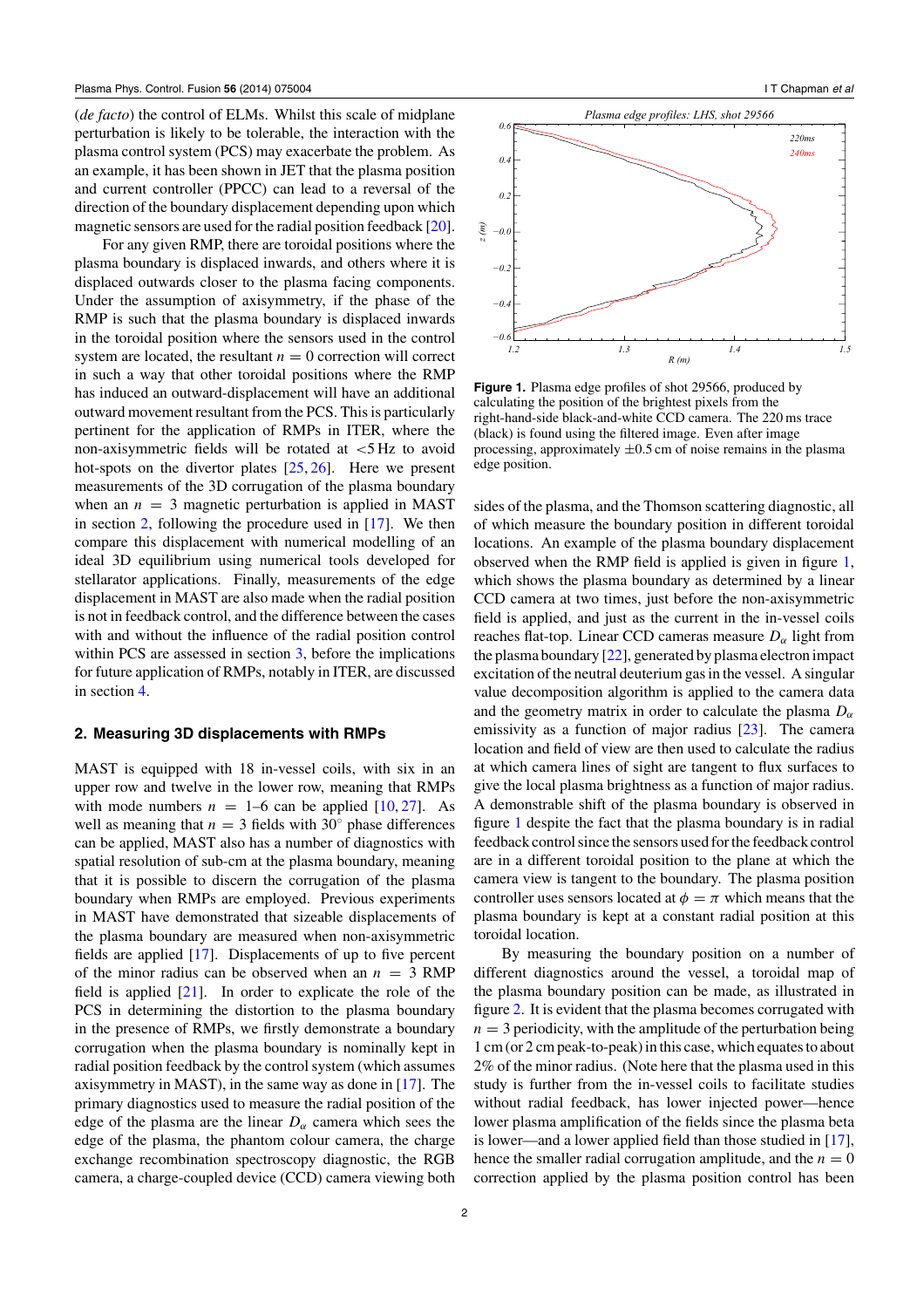<span id="page-3-0"></span>

**Figure 2.** Toroidal map of the plasma edge displacements determined using the five diagnostic methods. An ideal  $n = 3$ perturbation with 1 cm amplitude is plotted and good agreement with the measurements is seen, except for the RGB filtered camera. Here the  $n = 0$  correction applied by the position controller is subtracted and will be discussed later in section 3.



**Figure 3.** The plasma edge radius at the midplane as predicted by VMEC (solid line) compared to the experimental data from figure 2 (circles) giving an edge displacement of approximately 1 cm with the same phase.

subtracted.) The size of the displacement is in good agreement with ideal three-dimensional equilibrium modelling using the VMEC code [\[28\]](#page-5-0). Figure 3 shows the measured displacements in various toroidal positions plotted against the boundary position as modelled using VMEC when an  $n = 3$  field is applied in addition to the toroidal field ripple [\[29\]](#page-5-0). This good agreement between measurements and a linear ideal equilibrium model which does not account for magnetic islands suggests that, at least for determining the position of the plasma *boundary* (though not necessarily inside the pedestal region) in these lowbeta MAST plasmas, neither resistivity nor nonlinear plasma screening or amplification effects are leading order.

## **3. Position feedback control and RMPs**

Figures 2 and 3 do not, however, illustrate how the plasma is displaced from the nominal position used in the feedback



**Figure 4.** A sketch showing the time evolution of how radial feedback control can exacerbate RMP induced boundary distortions, dependent upon the phase of the applied field with respect to the toroidal position of the sensors used for the radial position feedback. (1) When the RMP is applied, it causes the plasma to move outwards at the position of the PCS sensors; (2) the controller applies an  $n = 0$  correction to rectify this perturbation, which (3) causes twice as large a perturbation in a different toroidal position, either inwards (left) or outwards (right).

control system. The fact that the boundary clearly takes a 3D corrugated structure means that whether or not the average boundary position is inside, at, or outside the reference value used in the controller depends on the phase of the applied field with respect to the toroidal position of the sensors used in PCS. This is illustrated by the sketch in figure 4: When the applied field is such that the plasma boundary is moved outwards in the toroidal position of the PCS sensors, the control system applies an axisymmetric correction moving the plasma back to its setpoint in the local position of the sensors, which has the effect of exacerbating an inward shift half a period of the applied perturbing field toroidally around the plasma. Conversely, if the RMP causes an inward displacement in the sensor toroidal position, the resultant  $n = 0$  correction means that the outward shift of the plasma boundary in other toroidal positions is effectively doubled by the control system. MAST uses the PCS developed at DIII-D [\[30\]](#page-5-0), with the radial position control using optical plasma edge detection in MAST as described in [\[23\]](#page-5-0).

Plasmas have been executed in MAST in the absence of radial feedback control to exemplify this. Whilst the vertical position feedback is retained (since this is necessary to avoid rapid plasma termination due to vertical displacement events caused by transient perturbations, such as ELMs), the currents in the poloidal field coils are pre-programmed to replicate a plasma in radial position feedback. As before, the displacement due to the RMP field is measured in various toroidal positions. Since the plasma is no longer in position control, there is a small radial drift (less than 1 cm) over the period at which the RMPs are applied. However, this radial drift is reproducible, and therefore can be subtracted from the plasmas with non-axisymmetric fields applied in order to ascertain the RMP-induced boundary distortion. Figure [5](#page-4-0) shows the same toroidal map of the boundary position in the case with radial position feedback as shown in figure 2. In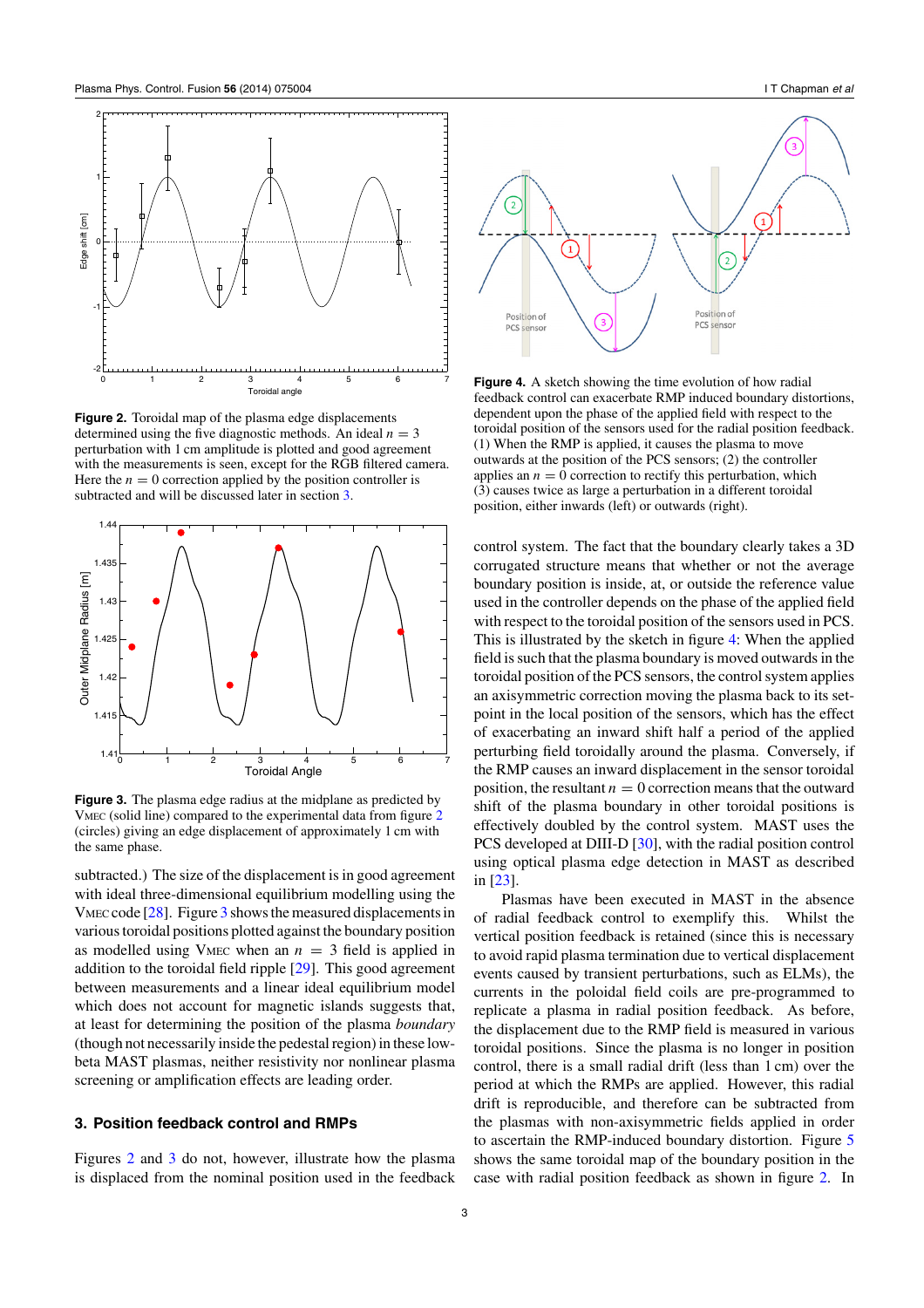<span id="page-4-0"></span>

**Figure 5.** The plasma edge perturbations with radial feedback (dashed line, triangles) and without feedback (solid line, squares) compared to the axisymmetric case without RMPs applied (dotted line, circles). The effect of the feedback control is to pull the plasma in by 1cm everywhere, while leaving the edge corrugation due to RMPs unchanged.

addition, a similar boundary shape is mapped out for a plasma with RMPs applied when radial position control is disabled. It is immediately clear that whilst the amplitude of the boundary corrugation is identical in the cases with or without position control, the average position of the plasma boundary is strongly affected by the control system. The sensors used for position feedback are approximately at  $\phi = \pi$ . In the plasma without radial position feedback, the boundary was displaced outwards at this toroidal location. As illustrated in the sketch in figure [4,](#page-3-0) the PCS responded accordingly with an axisymmetric correction to bring the plasma edge back to its reference setpoint. However, the assumption of axisymmetry results in an ancillary inward displacement in other toroidal positions which had already experienced a 1cm inward corrugation due to the RMPs. By performing a feed-forward plasma in this way, the role of the PCS in determining the plasma boundary position in a 3D plasma configuration is just as important as the displacement caused by the non-axisymmetric field itself. (It should be noted that there are not measurements in every toroidal position for all cases, primarily due to the restrictions from short time-windows of some diagnostics meaning that they cannot collect data in both the RMP on and off phases of the discharge.)

#### **4. Discussion and conclusions**

MAST plasmas can exhibit sizeable boundary corrugations of the order of a few percent of the minor radius when RMPs are applied. Such distortions of the plasma edge can be replicated by ideal 3D equilibrium modelling. When plasma radial position feedback is disabled, the plasma boundary is 'naturally' corrugated by the applied non-axisymmetric field. However, when position feedback is utilized, if the 'natural' distortion is finite in the toroidal location of the sensors used for radial position feedback, then the plasma controller applied an ancillary axisymmetric correction to the plasma boundary position.

Future machines are likely to rotate the RMPs used to control ELMs in order to avoid localized erosion damage on the divertor plates. This means that the non-axisymmetric field will have an oscillating phase at any given toroidal position. Consequently, it is important that the plasma control system utilizes a radial position feedback scheme which accounts for a non-axisymmetric boundary shape to avoid exacerbating the distortion caused by the RMPs. This could be as simple as choosing a set of toroidal locations for magnetic sensor arrays to be at different phases of the applied field, so that their average is insensitive to the non-axisymmetric field. The set of magnetic diagnostics envisioned for ITER [\[31,](#page-5-0) [32\]](#page-5-0) will include 72 saddle loops as well as four full loops in nine sectors. In total there will be more than 1700 magnetic diagnostics (compared to ∼500 in JET for instance). In principle, this coil set provides sufficient toroidal coverage to take into account nonaxisymmetric perturbations with a strongly dominant toroidal mode number such as those from the RMPs. In order to keep flexibility in the spectra of allowable applied fields, as well as redundancy in case some of the sensors fail during operation, these multiple sets of sensors will be needed. In order to optimize the minimum number (in the event of coil failure for instance) and toroidal locations of these coils, detailed forward-modelling is needed and will be the subject of future work.

It should also be borne in mind that, in this work we study the effect of the applied field on distortions of the outboard plasma in the midplane. However, detailed numerical studies [\[21\]](#page-5-0) shows that sizeable displacements also arise near the top of the plasma, which would lead to concerns about melting the upper dump plate in ITER. The distortions predicted for ITER in [\[21\]](#page-5-0) are of the order of 5–8 cm near the upper X-point, they are likely to stay within the tolerable limits for heat loads to the plasma facing components [\[33\]](#page-5-0). However, since the diagnostic coverage in present-day machines is primarily on the geometrical mid-plane, there are fewer, less well-resolved measurements for comparison of off-midplane distortions with the numerical predictions, meaning that extrapolation to ITER has a larger uncertainty. Nonetheless, this modelling suggests that such an optimization should also take into account distortions of the plasma off mid-plane.

#### **Acknowledgments**

This work was partly funded by the RCUK Energy Programme (grant number EP/I501045); the European Communities under the contract of Association between EURATOM and CCFE. To obtain further information on the data and models underlying this paper please contact [PublicationsManager@ccfe.ac.uk.](http://PublicationsManager@ccfe.ac.uk) The views and opinions expressed herein do not necessarily reflect those of the European Commission. This work was carried out within the framework of the European Fusion Development Agreement.

#### **References**

- [1] Buttery R J *et al* 2012 *Phys. Plasmas* **19** [056111](http://dx.doi.org/10.1063/1.3694655)
- [2] Burrell K H *et al* 2013 *Nucl. Fusion* **53** [073038](http://dx.doi.org/10.1088/0029-5515/53/7/073038)